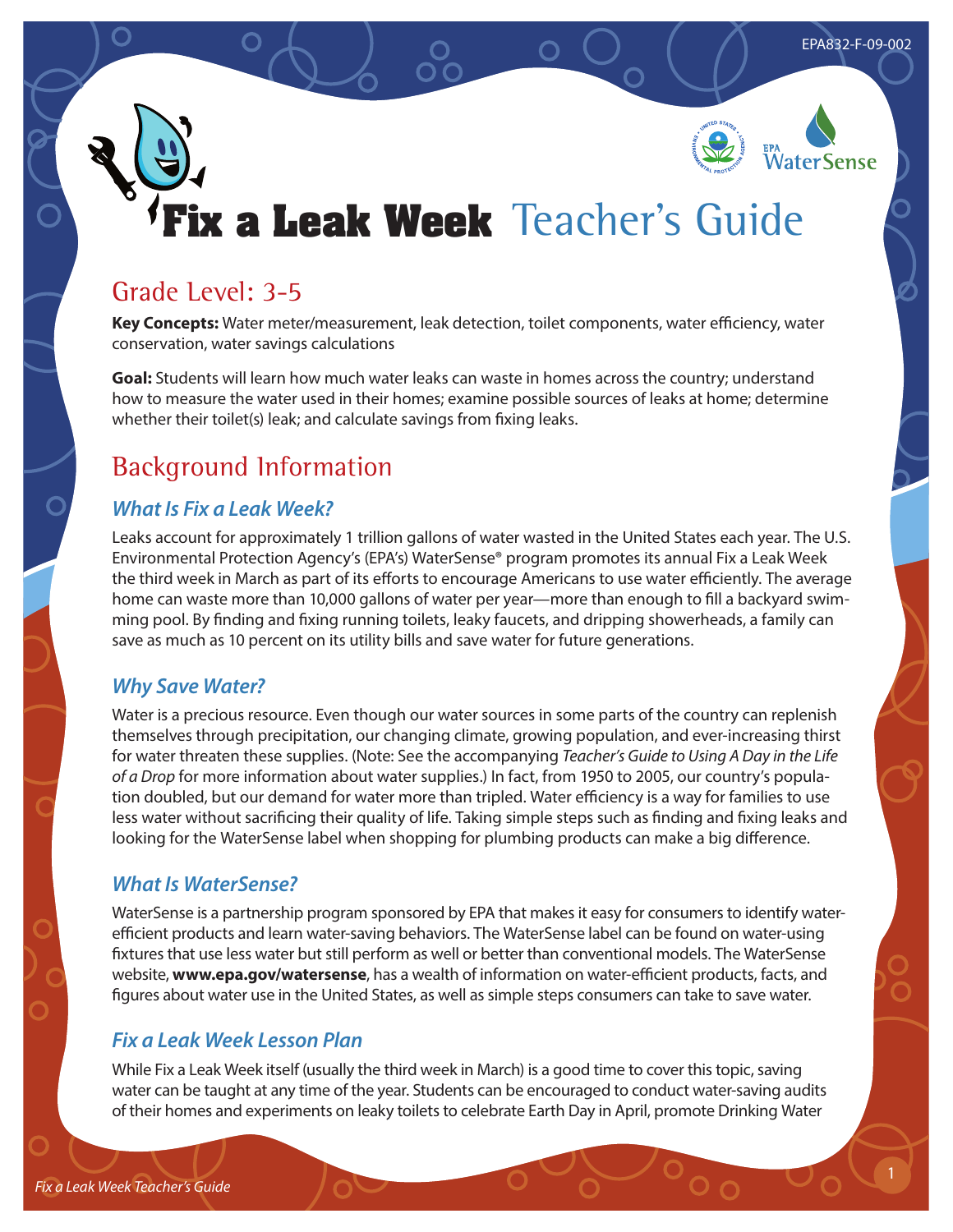Week in May, or participate in their local science fair. Your local utility may also be interested in your efforts; WaterSense utility partners often celebrate Fix a Leak Week in March with educational campaigns and distribute free materials to help their customers find and fix leaks. This curriculum covers a range of subjects (reading, science, math, social studies), and lessons were developed to ensure this work can help meet relevant standards in the various curriculum areas. It can be adapted to different grade levels and class abilities.

## Lesson 1: Water Meters and Measurement

**Goal(s):** To introduce Fix a Leak Week

To discuss how water meters can give clues as to whether a house has a leak

**Estimated Class Time:** 45 minutes

**Materials Needed:** *Fix a Leak Week Student Worksheet* and *Fix a Leak Week Family Fact Sheet*

#### **Curriculum Focus:**

- *• English:* Students will improve reading comprehension by learning new vocabulary about water use.
- *• Math:* Students will develop greater understanding of multiplication or division by learning to convert water measures.

#### **Homework:**

- Students will locate the water meter in their homes, answer questions about water meters, and record meter readings at the start and finish of a period when water isn't being used.
- Students will convert reading from gallons to cubic feet, or vice-versa.

 $000000209$ Use this first lesson to get students excited about finding and fixing leaks—and for explaining why saving water matters. Encourage students to read the *Fix a Leak Week Family Fact Sheet* either in class or at their homes. To expand this reading activity, you can create a pre-reading and post-reading questionnaire for students to fill out individually or as a class.

Before students see how much water can be wasted by leaks in their homes, they need to learn how much water their families use. A meter that tracks water consumption in gallons or cubic feet can be found on the outside of most homes or under a metal cover marked "Water" on the sidewalk. Ask your students to find out where the water meter is located at their homes, seeking help from a parent if necessary. If the meter records cubic feet (or ccf, a hundred cubic feet), it will be necessary to convert this measurement to gallons. 1 cubic foot of water = 7.48 gallons. A good source for how to read a water meter can be found at **www.h2ouse.org/resources/meter/index.cfm**.

A simple way to determine if a home has silent water leaks is to take a water meter reading at a time when no one is using water, maybe when everyone is away from home. Wait at least two hours, during which time

no one should use water in the house, even to flush the toilet, then take a meter reading again. If the number changed, there is probably a leak. Note: When water is measured in cubic feet it may take several hours to show a change in water use. Students can instead try taking a meter reading before school and after school, if no water is used at home during the school day.

Another activity involving the water meter is having the students take a reading once per week for a semester. Adding up the weeks and dividing by the number of days in the period will results in an average daily water use rate for the family. For Earth Day or during Fix a Leak Week, students and their parents can be encouraged to take the pledge on the WaterSense website, **www.epa.gov/watersense/pledge**, and see if their water-saving behaviors have resulted in daily savings.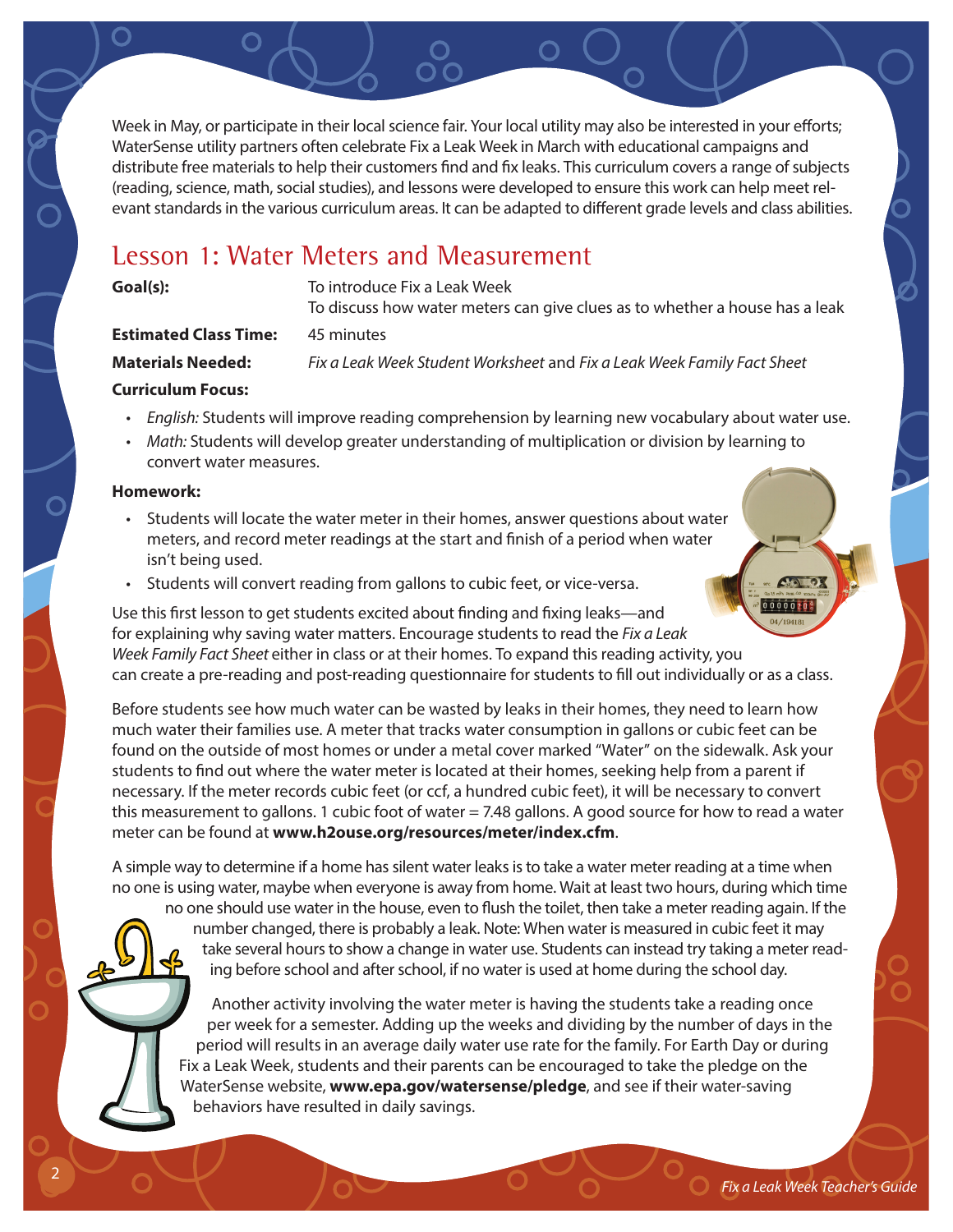## Lesson 2: Experiment in the Tank

**Goal(s):** To understand how a toilet works To learn how to check toilets for leaks

**Estimated Class Time:** 45 minutes

**Materials Needed:** *Fix a Leak Week Student Worksheet*

#### **Curriculum Focus:**

*• Science:* Students will gain greater understanding of science and technology by conducting an at-home experiment.

#### **Homework:**

• Students will check a toilet for leaks using food coloring or dye tablets.

Before conducting this fun, at-home experiment, students will need to understand how a toilet works: the bowl is the part that they normally see, where a small amount of water is kept. The tank is the area behind the bowl that holds the water waiting to flush the toilet, and it has a lid over the top of it.

For this experiment, students will need either dissolvable food coloring or a dye tablet (these "potty tabs" are often available at your local utility or on the Internet; **www.culverco.com** is one site that has dye tabs available for purchase, but there are many other sources as well). They should remove the lid from the toilet tank (parental assistance may be necessary, as lids are often heavy and awkward to move) and drop a dye tablet or a few drops of food coloring into the tank, then wait 10 minutes without flushing the toilet. If color appears in the toilet bowl after 10 minutes without flushing, the toilet has a leak.

*Note: Students should flush the toilet after 10 minutes have elapsed, to avoid staining the inside of the tank.* It may take several flushes to remove the coloring completely from the tank water. Have an adult help replace the tank lid, and record findings. If this experiment is for a science fair project, the student may want to conduct it again for accuracy and test every toilet in the house for leaks. Teachers can also conduct this experiment at school, if any tank-type toilets are installed in the building; however, most schoolchildren's restrooms use flushometer valve toilets, not tanks.

## Lesson 3: Detecting Other Leaks Around the Home

| Goal(s):                     | To learn how little leaks can add up to a lot of water loss<br>To learn how to find leaks |
|------------------------------|-------------------------------------------------------------------------------------------|
| <b>Estimated Class Time:</b> | 30 minutes                                                                                |
| <b>Materials Needed:</b>     | Fix a Leak Week Student Worksheet, water dropper, stopwatch or clock                      |
|                              |                                                                                           |

#### **Curriculum Focus:**

- *• Math:* Students will develop greater understanding of multiplication and division by converting drips to gallons.
- *• Science:* Students will search for potential water leaks in their homes and develop greater understanding of scientific inquiry.

#### **Homework:**

- Students will do a "drip scavenger hunt" at home.
- Students will solve drip-related math questions.

The easiest way to find leaks is simply to look for them. Students can use the *Fix a Leak Week Student Worksheet* as a checklist to search for dripping faucets, showerheads, pipes, sprinklers, and hoses. If they find a drip, they